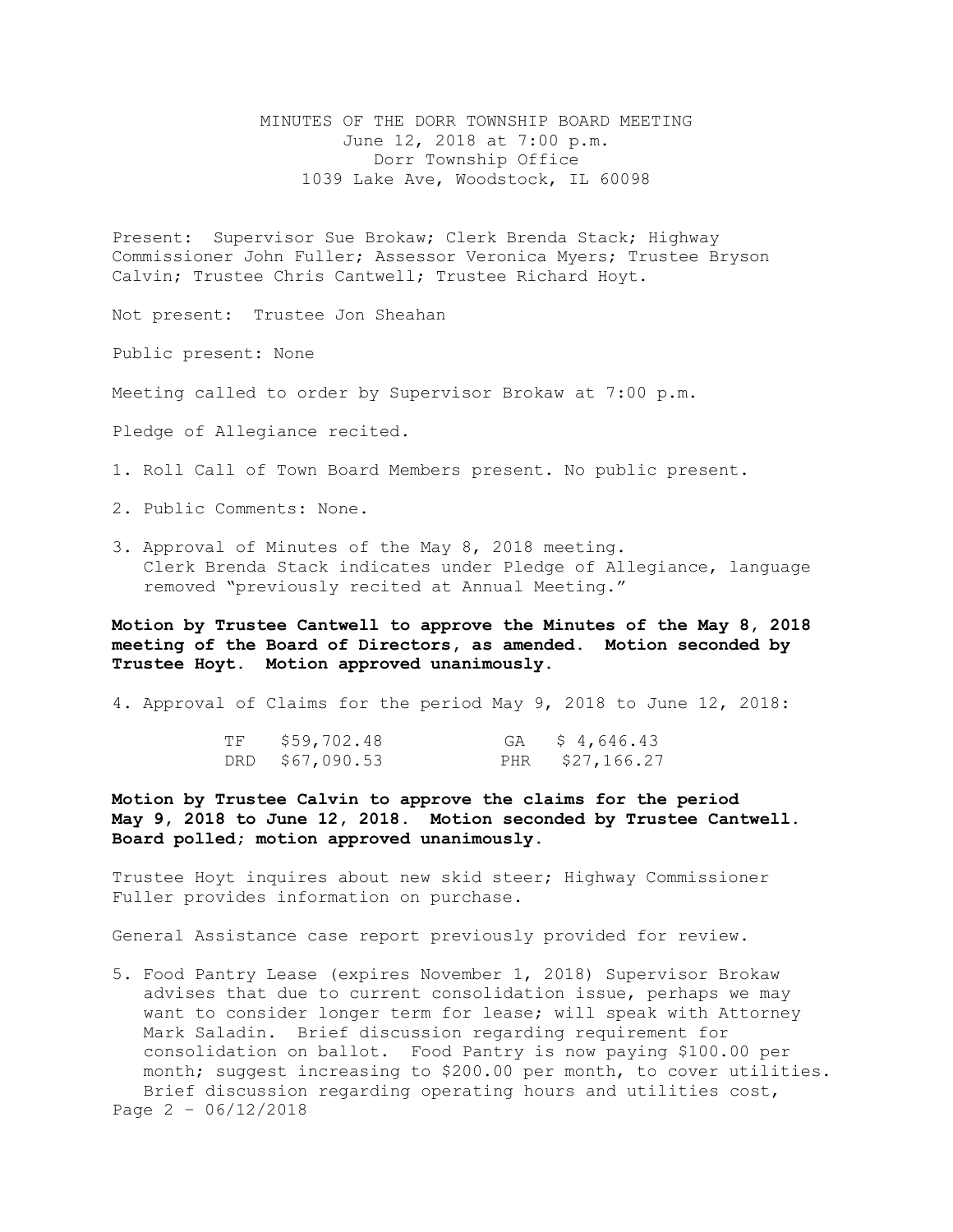and also providing overflow storage. Supervisor Brokaw will prepare spreadsheet of past utilities for review by Board.

## 6. Reports:

**Supervisor –** July 19th yearly Educational District Program in Rockford; sign up with Sue. TOIPAC – request for donations; can't use Township funds, asking for individual contributions. Group that is meeting on Wednesdays weekly from 7:30 a.m. to 10:00 a.m. (*not* a non-profit organization), approximately 20 people. We had not been charging them; sent the representative an email advising that starting July  $1^{st}$  we will charge \$25.00 per week/\$100.00 per month. He sent an email back requesting we consider reducing to \$50.00 per month. Name of group is Business Network of Integrity (BNI). Other groups that meet, non-forprofits, we charge \$50.00 per month. After discussion, consensus is to charge \$100.00 per month to BNI. Letter received from City of Woodstock regarding TIF preliminary proposal for expansion. Illinois Township Day can be held any day in September, currently we have a Shred Event scheduled for September 29, 2018, would like to incorporate Township Day, and will start promoting event in August. Next Thursday, June 21, 2018, is annual hot dog/hamburger cookout for Seniors beginning at Noon and Bingo after; all are invited.

**Assessor –** Still on track getting in assessments by July 13th deadline. Started getting ready for the Board of Review. Everything is going well. Hired young lady who is a Senior at Marian Central; she is going out in the field with Tammy. Last week presentation by Steve Reick and Bob Ross "Understanding your Tax Bill and Property Assessment". Event went well; some comments on current consolidation issue were made. Steve Reick made a point of indicating much smaller amount of funds going to township vs. schools; new school funding ideas should be explored. Residential Sales Entered May 9, 2018 – June 12, 2018 provided for review; lots of sales coming in; seems to be on a little upturn.

**Highway Commissioner** – Paving done; shoulder gravel being put down; crack filling; mowing; larvicide for mosquitos. Moved sign on Dean Street. Trustee Calvin asks about possibility of machine for crack filling, Highway Commissioner Fuller advising it would not be cost effective. New Skid Steer; explanation of hole repair; should be better patch.

**Clerk –** No report.

Page 3 – 06/12/2018